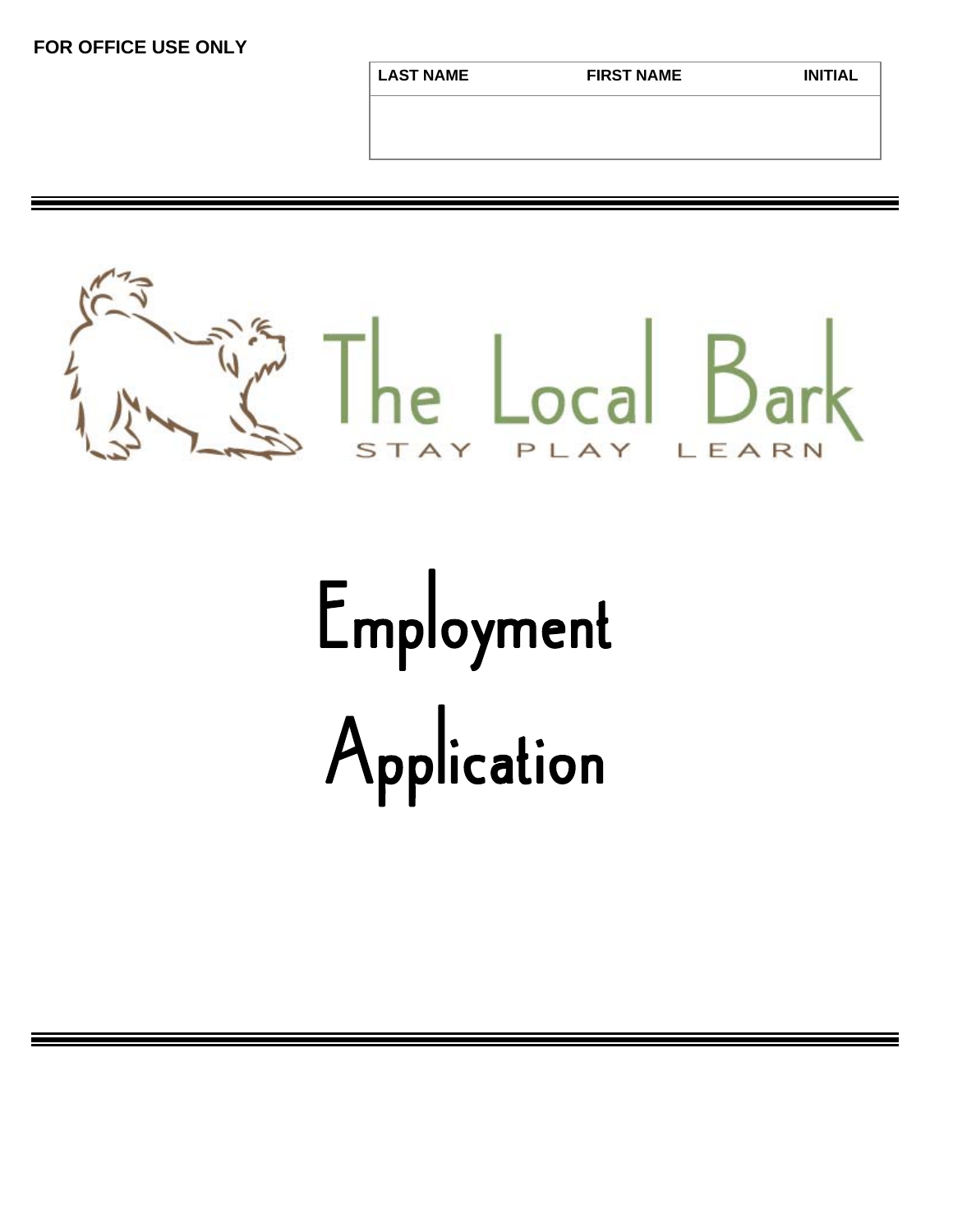It is our fundamental policy to prohibit unlawful discrimination against qualified employees and applicants for employment based on race, color, national origin, ancestry, religion, religious creed, age, disability, medical condition, sex, marital status, sexual orientation, gender identity, veteran status, or any other factor prohibited by law.

## **PLEASE PRINT IN INK OR TYPE**

| <b>LAST NAME</b>                                                                                                                                                                                                                         | <b>FIRST</b>                                                                        | <b>MIDDLE</b> |                                                                                                                                          | <b>EMAIL ADDRESS</b>               |     | SOCIAL SECURITY NUMBER                             |  |  |  |
|------------------------------------------------------------------------------------------------------------------------------------------------------------------------------------------------------------------------------------------|-------------------------------------------------------------------------------------|---------------|------------------------------------------------------------------------------------------------------------------------------------------|------------------------------------|-----|----------------------------------------------------|--|--|--|
| <b>STREET ADDRESS</b>                                                                                                                                                                                                                    |                                                                                     | <b>CITY</b>   | <b>STATE</b>                                                                                                                             |                                    | ZIP | TELEPHONE NUMBER(S)<br>PERMANENT<br><b>MESSAGE</b> |  |  |  |
|                                                                                                                                                                                                                                          | ARE YOU LEGALLY AUTHORIZED TO WORK IN THE<br>UNITED STATES?<br>$\Box$ YES $\Box$ NO |               | WILL YOU NOW OR IN THE FUTURE REQUIRE SPONSORSHIP FOR EMPLOYMENT VISA STATUS<br>(FOR EXAMPLE, H-1B VISA STATUS)?<br>$\Box$ YES $\Box$ NO |                                    |     |                                                    |  |  |  |
| HOW DID YOU HEAR ABOUT THIS JOB?                                                                                                                                                                                                         | HAVE YOU PREVIOUSLY APPLIED TO THE COMPANY? $\Box$ YES $\Box$ NO                    |               | IF YES, GIVE DATE(S).                                                                                                                    |                                    |     |                                                    |  |  |  |
| □<br>LOCAL BARK EMPLOYEE AND THE STATE OF THE STATE OF THE STATE OF THE STATE OF THE STATE OF THE STATE OF THE STATE OF THE STATE OF THE STATE OF THE STATE OF THE STATE OF THE STATE OF THE STATE OF THE STATE OF THE STATE OF THE<br>□ |                                                                                     |               |                                                                                                                                          | <b>ADVERTISEMENT</b> ADVERTISEMENT |     |                                                    |  |  |  |
| CONTACTED LOCAL BARK ON OWN<br>□                                                                                                                                                                                                         |                                                                                     |               |                                                                                                                                          |                                    |     | EMPLOYMENT AGENCY <b>EXAMPLOYMENT</b>              |  |  |  |
| □<br>JOB FAIR                                                                                                                                                                                                                            |                                                                                     |               | <b>OTHER</b>                                                                                                                             |                                    |     |                                                    |  |  |  |

LIST THE JOB FOR WHICH YOU ARE APPLYING

TYPE OF EMPLOYMENT DESIRED  $\Box$  FULL-TIME  $\Box$  PART-TIME  $\Box$  SUMMER

|                                                                                                                                                                          |  | <b>EDUCATION</b>                     |  |                                           |             |  |                                 |  |
|--------------------------------------------------------------------------------------------------------------------------------------------------------------------------|--|--------------------------------------|--|-------------------------------------------|-------------|--|---------------------------------|--|
| <b>HIGH SCHOOL</b><br><b>NAME AND LOCATION OF LAST HIGH SCHOOL:</b><br>10 11 12<br>9                                                                                     |  | (CHOOSE THE HIGHEST LEVEL COMPLETED) |  |                                           |             |  | <b>COLLEGE</b><br>2 3 4 5 6 7 8 |  |
| <b>COLLEGES ATTENDED</b><br>(ALL DEGREES WILL BE VERIFIED - YOU MUST PROVIDE OFFICIAL TRANSCRIPTS IF COLLEGE IS UNABLE TO VERIFY.)                                       |  |                                      |  |                                           |             |  |                                 |  |
| <b>COMPLETED CLASSROOM</b><br><b>GPA</b><br>NAME AND LOCATION OF COLLEGE OR UNIVERSITY (City, State, Zip)<br>MAJOR / MINOR<br><b>UNITS</b><br><b>SEMESTER</b><br>QUARTER |  |                                      |  | <b>TYPE OF DEGREE</b><br><b>COMPLETED</b> | <b>YEAR</b> |  |                                 |  |
|                                                                                                                                                                          |  |                                      |  |                                           |             |  |                                 |  |
|                                                                                                                                                                          |  |                                      |  |                                           |             |  |                                 |  |
| OTHER SCHOOLS AND TRAINING<br>(IF HIRED, TRANSCRIPTS MAY BE REQUESTED FOR ALL COURSE WORK CLAIMED ON APPLICATION WHERE DEGREE WAS NOT<br>AWARDED.)                       |  |                                      |  |                                           |             |  |                                 |  |
| NAME AND LOCATION (City, State, Zip)                                                                                                                                     |  | <b>COURSES</b>                       |  | <b>CERTIFICATES EARNED/YEAR</b>           |             |  | <b>LENGTH OF COURSE</b>         |  |
|                                                                                                                                                                          |  |                                      |  |                                           |             |  |                                 |  |
|                                                                                                                                                                          |  |                                      |  |                                           |             |  |                                 |  |

| <b>PROFESSIONAL REFERENCES</b> | (PROVIDE NAMES OF THREE SUPERVISORS/MANAGERS WE MAY CONTACT WHO HAVE KNOWLEDGE OF YOUR WORK/<br>EDUCATIONAL BACKGROUND.) |                                            |  |  |  |
|--------------------------------|--------------------------------------------------------------------------------------------------------------------------|--------------------------------------------|--|--|--|
| NAME AND TITLE                 | CO. NAME, ADDRESS, CITY, STATE, ZIP                                                                                      | <b>CONTACT PHONE/EMAIL</b>                 |  |  |  |
|                                |                                                                                                                          | <b>WORK</b><br><b>HOME</b><br><b>EMAIL</b> |  |  |  |
|                                |                                                                                                                          | <b>WORK</b><br><b>HOME</b><br><b>EMAIL</b> |  |  |  |
|                                |                                                                                                                          | <b>WORK</b><br><b>HOME</b><br><b>EMAIL</b> |  |  |  |

| <b>SECURITY INFORMATION</b>                                                                                  |  |                                                                                                                                                                                                                                                                                                                                                                                                                                                                                                                                                                                                                         |  |  |  |  |  |
|--------------------------------------------------------------------------------------------------------------|--|-------------------------------------------------------------------------------------------------------------------------------------------------------------------------------------------------------------------------------------------------------------------------------------------------------------------------------------------------------------------------------------------------------------------------------------------------------------------------------------------------------------------------------------------------------------------------------------------------------------------------|--|--|--|--|--|
| $\Box$ YES $\Box$ NO<br>HAVE YOU BEEN CONVICTED OF A CRIMINAL OFFENSE?<br>IF YES. PLEASE EXPLAIN.            |  |                                                                                                                                                                                                                                                                                                                                                                                                                                                                                                                                                                                                                         |  |  |  |  |  |
| PARDON HAS BEEN GRANTED. OR ANY MARIJUANA-RELATED MISDEAMEANOR CONVICTION OCCURRING MORE THAN TWO YEARS AGO. |  | NOTE, A CONVICTION WILL NOT NECESSARILY DISQUALIFY AN APPICANT FROM EMPLOYMENT. DO NOT ANSWER "YES" OR PROVIDE ANY INFORMATION REGARDING ANY ARREST OR<br>DETENTION WHICH DID NOT RESULT IN A CONVICTION; ANY CONVICTION FOR WHICH THE RECORD HAS BEEN JUDICIALLY ORDERED SEALED, EXPUNGED, OR STATUTORILY<br>ERADICATED: ANY PARTICIPATION IN A PRETRIAL OR POST-TRAIL DIVERSION PROGRAM WHICH HAS BEEN SUCCESSFULLY COMPLETED: ANY MISDEAMEANOR CONVICTION FOR<br>WHICH PROBATION HAS BEEN SUCCESSFULLY COMPLETED OR OTHERWISE DISCHARGED AND THE CASE HAS BEEN JUDICIALLY DISMISSED; ANY CONVICTION FOR WHICH A FULL |  |  |  |  |  |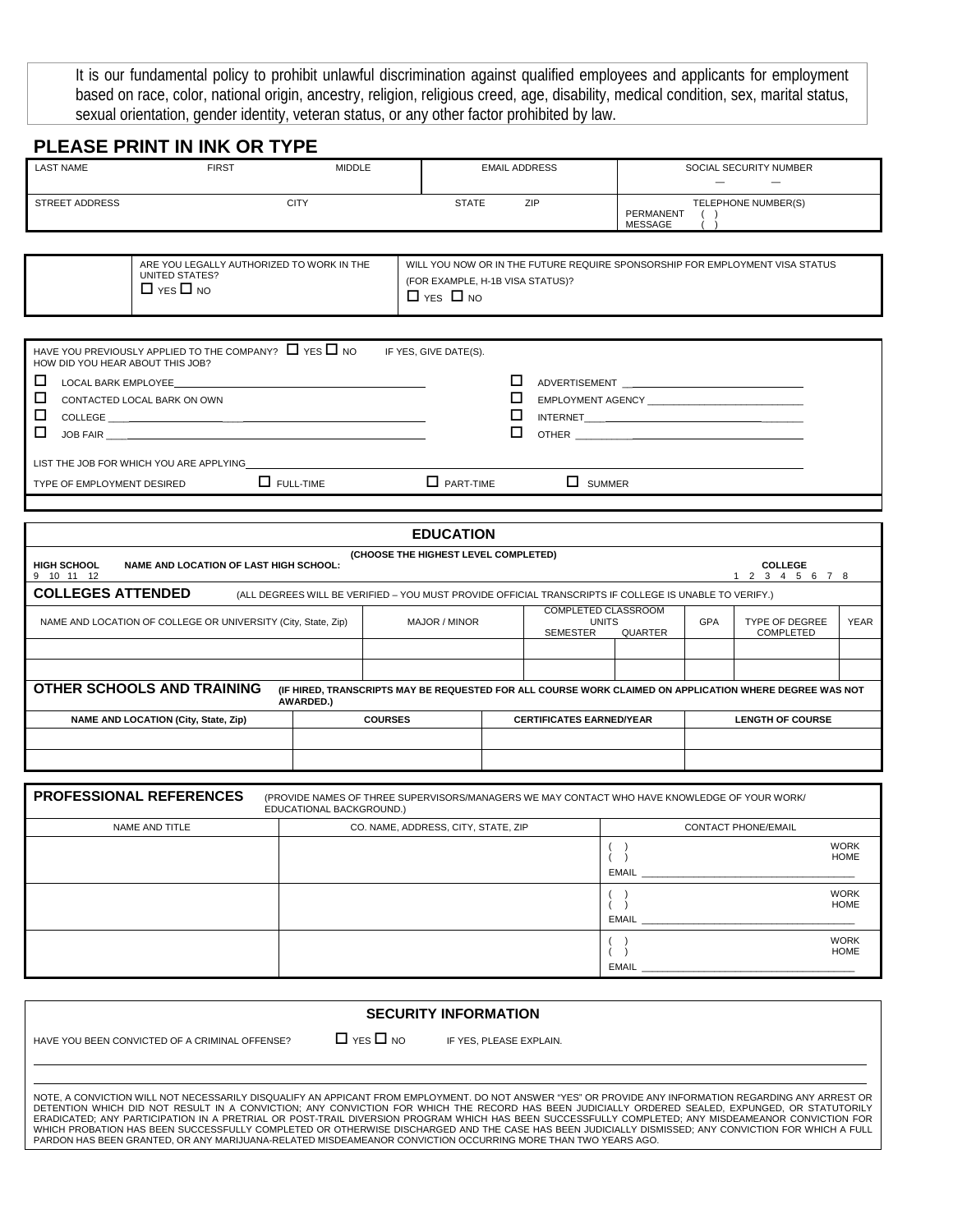## **EMPLOYMENT HISTORY**

A RESUME WILL NOT BE ACCEPTED AS A SUBSTITUTE FOR A COMPLETED APPLICATION

**THIS ENTIRE SECTION MUST BE COMPLETED. LIST ALL PERIODS OF EMPLOYMENT AND / OR UNEMPLOYMENT SINCE YOUR FIRST REGULAR FULL-TIME JOB IN REVERSE ORDER BEGINNING WITH YOUR MOST RECENT EXPERIENCE.** 

| <b>CURRENT EARNINGS ARE SUBJECT TO VERIFICATION.</b> |                      |                                                                                 |                                                      |                                                           |                                                           |  |  |
|------------------------------------------------------|----------------------|---------------------------------------------------------------------------------|------------------------------------------------------|-----------------------------------------------------------|-----------------------------------------------------------|--|--|
|                                                      |                      |                                                                                 |                                                      |                                                           |                                                           |  |  |
| DATE STARTED (MO & YR)                               | DATE ENDED (MO & YR) | COMPANY NAME AND PHONE NUMBER                                                   | <b>BASE PAY RATE ONLY</b>                            |                                                           |                                                           |  |  |
|                                                      |                      |                                                                                 |                                                      | <b>START</b>                                              | <b>END</b>                                                |  |  |
| <b>JOB TITLE</b>                                     |                      | COMPANY ADDRESS, CITY, STATE, ZIP                                               |                                                      | OTHER COMPENSATION                                        | DATE AND AMOUNT                                           |  |  |
|                                                      |                      |                                                                                 |                                                      | (BONUS, OVERTIME, ETC.)                                   | OF LAST INCREASE                                          |  |  |
|                                                      |                      |                                                                                 |                                                      |                                                           |                                                           |  |  |
|                                                      |                      | DUTIES AND RESPONSIBILITIES (DUTIES MAY BE ELABORATED ON A SUPPLEMENTAL SHEET.) | <b>I PART-TIME I TEMPORARY</b><br><b>D</b> FULL-TIME |                                                           |                                                           |  |  |
|                                                      |                      |                                                                                 |                                                      |                                                           |                                                           |  |  |
|                                                      |                      |                                                                                 |                                                      |                                                           |                                                           |  |  |
|                                                      |                      |                                                                                 |                                                      |                                                           |                                                           |  |  |
| SUPERVISOR'S NAME AND TITLE                          |                      | PHONE NUMBER                                                                    |                                                      |                                                           | EXPLAIN REASON FOR LEAVING (OR SEEKING OTHER EMPLOYMENT): |  |  |
|                                                      |                      | $\rightarrow$                                                                   |                                                      |                                                           |                                                           |  |  |
|                                                      |                      |                                                                                 |                                                      |                                                           |                                                           |  |  |
| DATE STARTED (MO & YR)                               | DATE ENDED (MO & YR) | COMPANY NAME AND PHONE NUMBER                                                   |                                                      | <b>BASE PAY RATE ONLY</b>                                 |                                                           |  |  |
|                                                      |                      |                                                                                 |                                                      | <b>START</b>                                              | <b>END</b>                                                |  |  |
| <b>JOB TITLE</b>                                     |                      | COMPANY ADDRESS, CITY, STATE, ZIP                                               |                                                      | OTHER COMPENSATION (BONUS, OVERTIME, ETC.)                |                                                           |  |  |
|                                                      |                      |                                                                                 |                                                      |                                                           |                                                           |  |  |
|                                                      |                      | DUTIES AND RESPONSIBILITIES (DUTIES MAY BE ELABORATED ON A SUPPLEMENTAL SHEET.) | <b>D</b> FULL-TIME<br><b>D</b> PART-TIME             | <b>I TEMPORARY</b>                                        |                                                           |  |  |
|                                                      |                      |                                                                                 |                                                      |                                                           |                                                           |  |  |
|                                                      |                      |                                                                                 |                                                      |                                                           |                                                           |  |  |
|                                                      |                      |                                                                                 |                                                      |                                                           |                                                           |  |  |
| SUPERVISOR'S NAME AND TITLE                          |                      | PHONE NUMBER                                                                    |                                                      | EXPLAIN REASON FOR LEAVING (OR SEEKING OTHER EMPLOYMENT): |                                                           |  |  |
|                                                      |                      | (                                                                               |                                                      |                                                           |                                                           |  |  |
|                                                      |                      |                                                                                 |                                                      |                                                           |                                                           |  |  |
| DATE STARTED (MO & YR)                               | DATE ENDED (MO & YR) | COMPANY NAME AND PHONE NUMBER                                                   |                                                      | <b>BASE PAY RATE ONLY</b>                                 |                                                           |  |  |
|                                                      |                      |                                                                                 |                                                      | <b>START</b>                                              | <b>END</b>                                                |  |  |
| <b>JOB TITLE</b>                                     |                      | COMPANY ADDRESS, CITY, STATE, ZIP                                               |                                                      | OTHER COMPENSATION (BONUS, OVERTIME, ETC.)                |                                                           |  |  |
|                                                      |                      |                                                                                 |                                                      |                                                           |                                                           |  |  |
|                                                      |                      |                                                                                 |                                                      |                                                           |                                                           |  |  |
|                                                      |                      | DUTIES AND RESPONSIBILITIES (DUTIES MAY BE ELABORATED ON A SUPPLEMENTAL SHEET.) | <b>D</b> FULL-TIME<br><b>D</b> PART-TIME             | <b>I TEMPORARY</b>                                        |                                                           |  |  |
|                                                      |                      |                                                                                 |                                                      |                                                           |                                                           |  |  |
|                                                      |                      |                                                                                 |                                                      |                                                           |                                                           |  |  |
| SUPERVISOR'S NAME AND TITLE                          |                      | PHONE NUMBER                                                                    |                                                      | EXPLAIN REASON FOR LEAVING (OR SEEKING OTHER EMPLOYMENT): |                                                           |  |  |
|                                                      |                      | $($ )                                                                           |                                                      |                                                           |                                                           |  |  |
|                                                      |                      |                                                                                 |                                                      |                                                           |                                                           |  |  |
| DATE STARTED (MO & YR)                               | DATE ENDED (MO & YR) | COMPANY NAME AND PHONE NUMBER                                                   |                                                      | <b>BASE PAY RATE ONLY</b>                                 |                                                           |  |  |
|                                                      |                      |                                                                                 |                                                      | <b>START</b>                                              | <b>END</b>                                                |  |  |
|                                                      |                      |                                                                                 |                                                      |                                                           |                                                           |  |  |
| <b>JOB TITLE</b>                                     |                      | COMPANY ADDRESS, CITY, STATE, ZIP                                               |                                                      | OTHER COMPENSATION (BONUS, OVERTIME, ETC.)                |                                                           |  |  |
|                                                      |                      |                                                                                 |                                                      |                                                           |                                                           |  |  |
|                                                      |                      | DUTIES AND RESPONSIBILITIES (DUTIES MAY BE ELABORATED ON A SUPPLEMENTAL SHEET.) | <b>D</b> FULL-TIME                                   | <b>I PART-TIME I TEMPORARY</b>                            |                                                           |  |  |
|                                                      |                      |                                                                                 |                                                      |                                                           |                                                           |  |  |
|                                                      |                      |                                                                                 |                                                      |                                                           |                                                           |  |  |
| SUPERVISOR'S NAME AND TITLE                          |                      | PHONE NUMBER                                                                    |                                                      | EXPLAIN REASON FOR LEAVING (OR SEEKING OTHER EMPLOYMENT): |                                                           |  |  |
|                                                      |                      | $($ )                                                                           |                                                      |                                                           |                                                           |  |  |
|                                                      |                      |                                                                                 |                                                      |                                                           |                                                           |  |  |
|                                                      |                      |                                                                                 |                                                      |                                                           |                                                           |  |  |
|                                                      |                      | <b>ADDITIONAL WORK EXPERIENCE</b>                                               |                                                      |                                                           |                                                           |  |  |

| <b>FROM</b> | <b>DATES</b><br>(MONTH & YEAR)<br>TO | <b>COMPANY NAME AND ADDRESS</b><br>CITY, STATE, ZIP | <b>JOB TITLE</b> | <b>SUPERVISOR'S NAME</b> | <b>BASE PAY RATE</b><br>ONLY<br><b>END</b><br><b>START</b> |  | <b>REASON FOR LEAVING</b> |  |  |
|-------------|--------------------------------------|-----------------------------------------------------|------------------|--------------------------|------------------------------------------------------------|--|---------------------------|--|--|
|             |                                      |                                                     |                  |                          |                                                            |  |                           |  |  |
|             |                                      |                                                     |                  |                          |                                                            |  |                           |  |  |
|             |                                      |                                                     |                  |                          |                                                            |  |                           |  |  |
|             |                                      |                                                     |                  |                          |                                                            |  |                           |  |  |
|             |                                      |                                                     |                  |                          |                                                            |  |                           |  |  |
|             |                                      |                                                     |                  |                          |                                                            |  |                           |  |  |